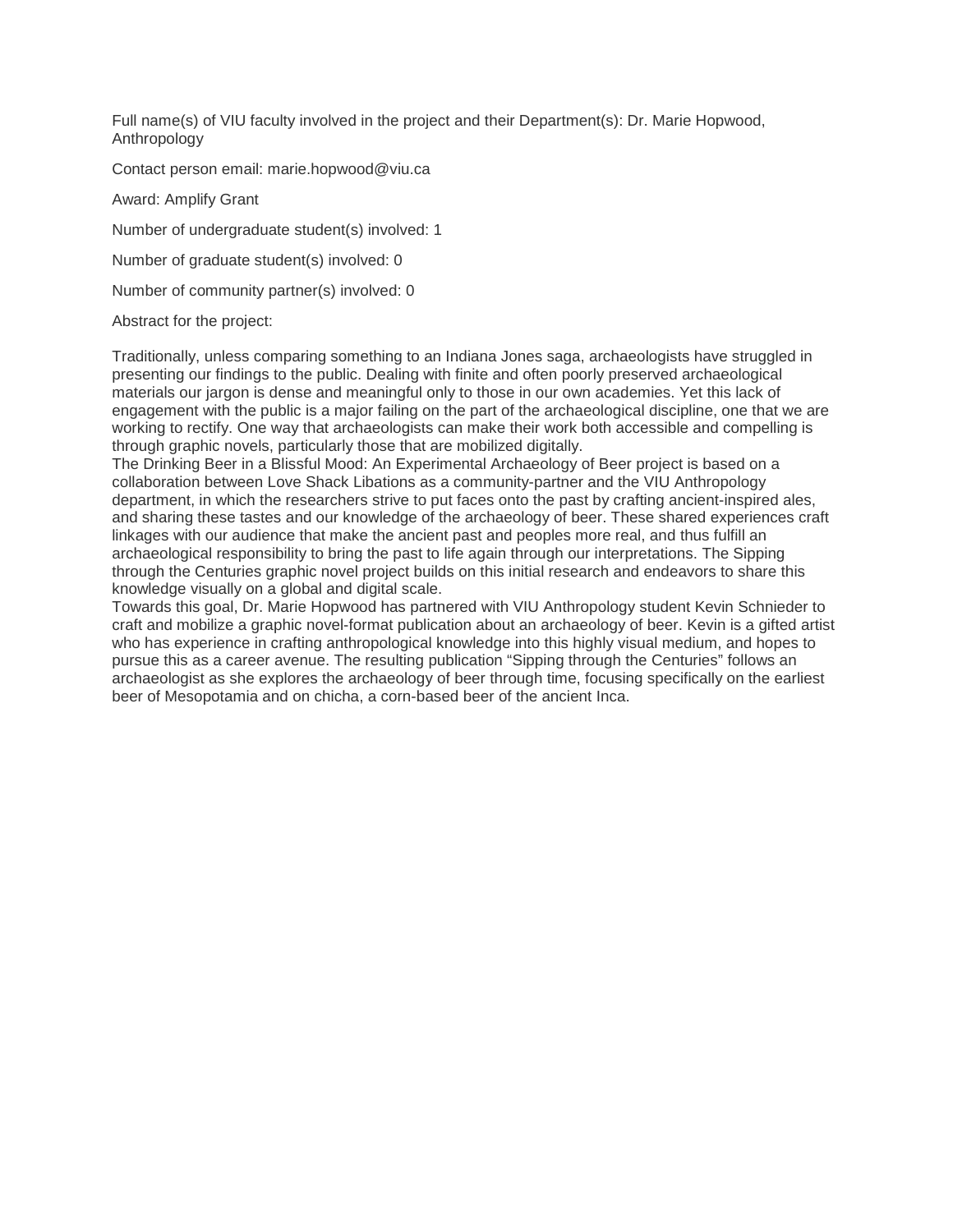#### **APPLICATION FOR THE AMPLIFY GRANT**

| Date of Submission: 15 March 2019    |                                                                 |
|--------------------------------------|-----------------------------------------------------------------|
| Project Title:                       | Sipping through the Centuries: An Archaeology of Beer Adventure |
| Submitted by:                        | Dr. Marie Hopwood                                               |
|                                      | Department of Anthropology at VIU                               |
|                                      | Marie.Hopwood@viu.ca                                            |
| Employment Status: Regular part-time |                                                                 |

#### **Research Opportunity and Community Partnership**

*Sipping through the Centuries* is an archaeological adventure in which the reader is taken through time to explore the archeology of beer of ancient Mesopotamia and the ancient Incan Empire. The story itself is crafted in a graphic novel format, putting faces onto the past in a way not possible through standard archaeological publications. The goals of this project are threefold: to mobilize archaeological knowledge in a digital medium in order to reach a broader and more varied audience; to craft information about the archaeology of beer in a visually compelling and accessible format; and to highlight the skills and artistry of a VIU Anthropology student towards potential career opportunities.

This digital graphic novel project builds off of my *Drinking Beer in a Blissful Mood: An Experimental Archaeology of Beer* research. This initial and ongoing work deals with the archaeology of beer and is based on a collaboration between Love Shack Libations as a community-partner and the VIU Anthropology department. The *Sipping through the Centuries* graphic novel project builds on this initial research and endeavors to digitally share this knowledge. **Digital Archaeological Knowledge Mobilization**

Unless comparing a topic to an Indiana Jones saga, archaeologists have traditionally struggled with presenting our findings to the public. Dealing with finite and often poorly preserved archaeological materials our jargon is dense, and meaningful only to those in our own academies. Yet this lack of engagement with the public is a major failing on the part of the archaeological discipline, one that we are working to rectify. One way that archaeologists can make their work both accessible and compelling is through graphic novels, particularly those that are mobilized digitally.

Through the combination of the graphic novel format and digital publication, archaeologists can move outside of our "comfortable realm" of academic journals and discipline-specific jargon to write for and impact audiences not otherwise accessible. Moving through a world where students of all generations are often more comfortable with digitally-presented information, archaeologists miss the opportunity of interacting through this media. Digitally available knowledge crosses barriers of space faster than we can comprehend, and eliminates the time lag of print publications to get information into the hands of our audiences.

There is a precedent already established in archaeological knowledge mobilization with digitally publishing in graphic novel-format. Sonja Atalay, an archaeological anthropologist located at the University of Massachusetts, Amherst, has worked with the Science Museum of Minnesota to craft an interactive graphic novel-format website in which visitors can access and engage with information from the prehistoric Mesopotamian archaeological site of Çatalhöyük, located in modern day Turkey (Science Museum of Minnesota 2003). Atalay has also partnered with a museum curator and illustrator to craft a series of repatriation-based graphic novels or comics to explore and express the highly charged issues around the repatriation of objects from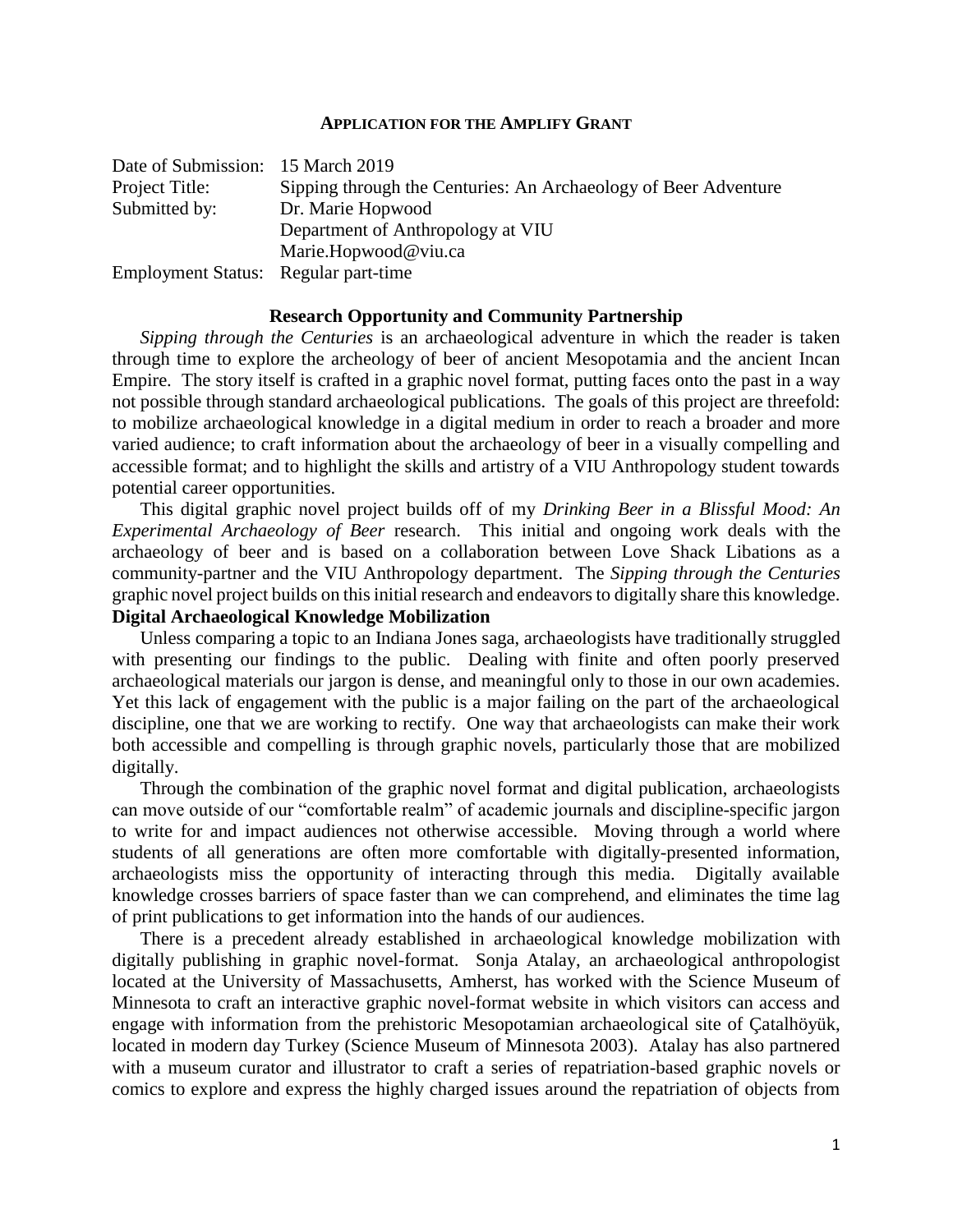American museums to the indigenous populations they belong to (Atalay, Shannon and Swagger 2017). These two publications have allowed students around the world to access information about archaeologies of the ancient past, as well as ethical issues surrounding artifacts and museums. It is in these footsteps that we are building our own project.

## **Graphic Novel Artistry Makes Knowledge Compelling and Accessible**

The visually compelling medium of graphic novels makes them powerful tools for mobilizing knowledge. Their ability to link concept to imagination makes the information captivating, meaningful, and accessible to an incredibly broad audience. As discussed above, Atalay has shown how this visual nature allows disparate audiences access to topics not otherwise accessible in textbased form of traditional archaeological publications.

For *Sipping through the Centuries*, our story focuses on the narrator-archaeologist, Conseja, who is of Peruvian-Canadian ancestry and specializes in an archaeology of beer (See Figure 1). Conseja eventually introduces the reader to Enheduanna, a scribe, poet and Priestess of Inanna in the ancient city of Uruk, the first city ever built. Enheduanna did truly existed in the ancient past and transcribed the earliest writing that we have related to beer. In our story she will lead Conseja and the readers through deep time brewing of beer and what this meant to the people in this era.



*Figure 1: Meet Conseja, your archaeological guide through the archaeologies of beer by Kevin Schnieder.*

The second ancient culture explored in this publication is that of the Inca, who crafted their own evolutionarily unique beer brewed from chewed corn, chicha. In this part of the story Conseja travels through time to meet one of the Inca Sapa's Chosen Women, who is responsible for brewing the chicha for feasting events, and learned this skill in her mother's home. The reader will experience chicha through both the power of ritual feasting in the empire, as well as the daily commensal activities of brewing and relationship building in the home.

A further power of the graphic novel format is that it allows archaeologists to rewrite the

typical stereotype of Indiana Jones-style archaeology. While many of us appreciate (and more) the Indiana Jones saga, the archaeology practiced in these films is suspect at best, being quite open about looting and the colonialization of antiquities through museums. Yet at the entry-level archaeology course it is always this fedora-wearing, whip-wielding figure with a cocky grin that is foremost in my students' minds. In *Sipping through the Centuries*, one of my goals was to unhinge this hegemonic masculine voice of the archaeologist into someone else.

Through discussions with VIU Anthropology student and artist Kevin Schnieder, we decided to build in numerous different ways of knowing. One of the ways that this is actively crafted into *Sipping through the Centuries* is through Conseja herself, who is of a non-Eurocentric ancestry and of a nonbinary gender (See Figure 1). Conseja has earned her doctoral degree, is a practicing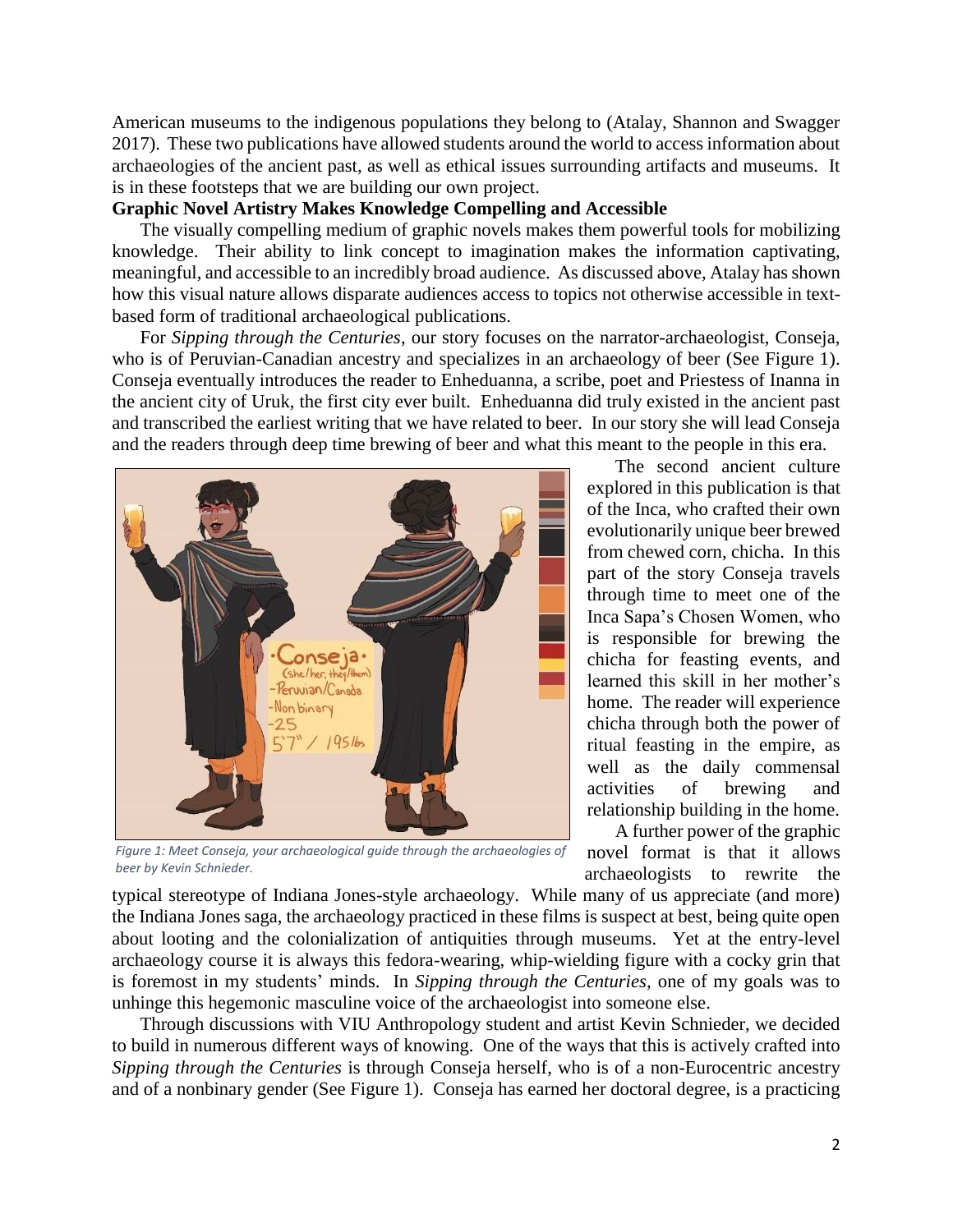and well-respected archaeologist, and teaches at a university. Other characters within this story also work towards a more inclusive form of knowledge mobilization (See Figure 2).



*Figure 2: Initial character sketches, cover art and colour palettes for Sipping through the Centuries by Kevin Schnieder.*

#### **Student Career Opportunities**

While my goals of highlighting and mobilizing archaeological knowledge have for a while been moving towards a digital, graphic format, it was not until experiencing Kevin Schnieder's artistry with graphic novels that I knew the time was right to begin this project. Kevin has already crafted a separate graphic novel in which she used artistry to represent an anthropology of queer theory. When speaking to Kevin about this work, she discussed how this is one of the avenues of her future career that she is passionate about pursuing. This interest in illustrating and writing graphic novels based on anthropological topics has led to our current partnership.

As is demonstrated in the figures, Kevin has already started working on the character development and overall look of *Sipping through the Centuries*. I have crafted a draft of our story line and will be providing "fleshed out" text later this semester and through the summer. Our plan is to continue fine-tuning our story over the course of this semester and summer, with a final version ready for digital publication and sharing by December 2019. We will also be co-authoring a poster based on this story for submission to next year's CREATE conference, as well as to the Society for American Archaeology annual meetings in 2020. The finished story will then be digitally published at a site being researched by Kevin at the time of this writing.

Kevin Schnieder is currently researching the best digital publishing company for us to work with. There are many options available to us, most of which do not require payment. Three that are being explored right now include: Comic Fury, Smack Jeeves, and Comic Genius. One of Kevin's roles as stated in the Project Team document, is to guarantee that the graphic novel remains active and accessible for a minimum of three years. The publication will also be stored through the digital archives of the VIU University Library for a minimum of five years.

Throughout my academic career, my primary goal as an archaeological anthropologist is to put faces onto the past. Building on my experience researching, interpreting and publishing on archaeologies of food and alcohol, I strive to make the past accessible and compelling to my students and broader academic and non-academic audiences. The *Drinking Beer in a Blissful Mood* (See Gather grant application) project is one way that I share and mobilize my knowledge about the ancient world, and *Sipping through the Centuries* builds on this foundation. The graphic novel format allows us to literally put faces onto the past, and tell the story of archaeological evidence in a way that becomes more compelling and meaningful than traditional academic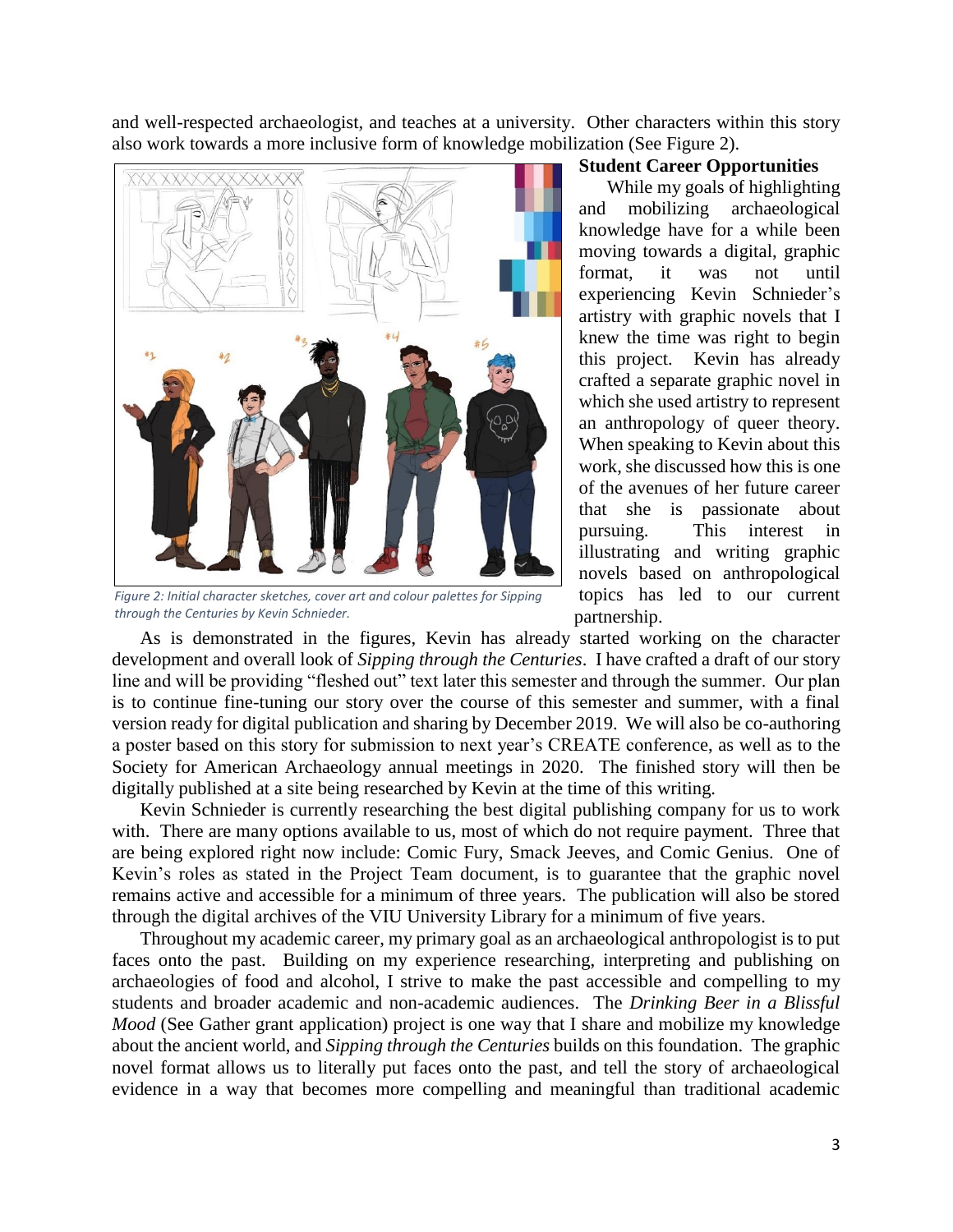writing. This medium has opened up a number of opportunities for myself and for my students, with at least one further edition of our archaeology of beer story already being planned, along with the potential for a second series on an archaeology of food entitled *Munching through the Millennia*.

Literature in Support of Approach

Atalay, Sonya, Jen Shannon and John G. Swagger

2017 "Journeys to Complete the Work." Last accessed 15 March 2019. Sonya Atalay Repatriation Comic Blog at UMass Amherst. https://blogs.umass.edu/satalay/repatriation-comic/.

Civil, Miguel

1964 "A Hymn to the Beer Goddess and a Drinking Song." In *Studies Presented to A. Leo Oppenheim*, pp. 67-89. The University of Chicago Press: Chicago.

Dietler, Michael

2006 Alcohol: Anthropological/ Archaeological Perspectives. Annual Review of Anthropology 35:229-249.

Hayashida, Frances M

2008 "Ancient Beer and Modern Brewers: Ethnoarchaeological Observations of *Chicha* Production in Two Regions of the North Coast of Peru." Journal of Anthropological Archaeology 27(2): 161- 174.

Jennings, Justin, et al.

2005 "Drinking Beer in a Blissful Mood" Alcohol Production, Operational Chains, and Feasting in the Ancient World. Current Anthropology 46(2): 275-303.

Logan, Amanda L., Christine A. Hastorf, and Deborah M. Pearsall

2012 ""Let's Drink Together": Early Ceremonial Use of Maize in the Titicaca Basin." Latin American Antiquity 23(3): 235-258.

Parker, Bradley J., and Weston McCool

2015 "Indices of Household Maize Beer Production in the Andes: An Ethnoarchaeological Investigation." Journal of Anthropological Research 71(3): 359-400.

Science Museum of Minnesota

2003 "Mysteries of Çatalhöyük!" Last accessed 15 March 2019. Science Museum of Minnesota website. https://www.smm.org/catal/.

## Timeline

Research, character development and story line began in the Spring 2018 semester, with the goal of completion of this first publication in the Fall 2019 semester. Future publications and story lines are planned as well. A sneak peek of *Sipping through the Centuries* will be shared at the Drinking Beer in a Blissful Mood tasting and educational event (see Gather grant application).

| • Sneak peek of the story and character development | March 18, 2019 |
|-----------------------------------------------------|----------------|
| • First exemplar pages of artistry with story line  | April 15, 2019 |
| • Completed first publication from the series       | December 2019  |

Anticipated outcomes and impacts

- To make the past relevant and meaningful through a shared form of material culture; beer.
- To make the ancient past compelling through the visual medium of a graphic novel.
- To "put faces onto the past" for archaeologies of the Ancient Near East and Inca Era Peru.
- To digitally mobilize archaeological knowledge allowing for a greater sharing capacity.
- To highlight the work of an amazing VIU Anthropology student with the goal of enhancing career potential.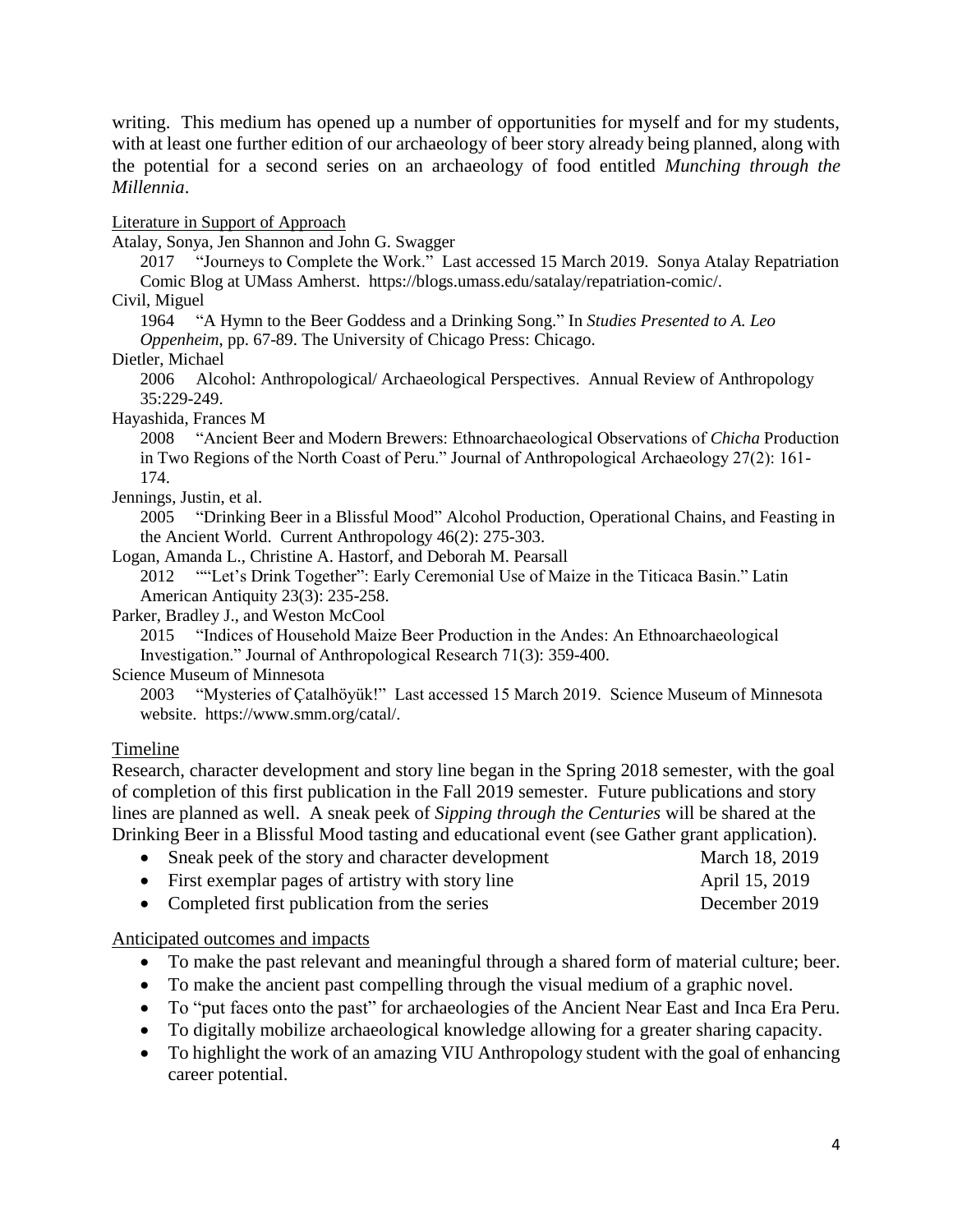## **BUDGET AND JUSTIFICATION FOR: SIPPING THROUGH THE CENTURIES: AN ARCHAEOLOGY OF BEER ADVENTURE BY DR. MARIE H. HOPWOOD**

The funds sought for this project focus on the monetary compensation for VIU Anthropology student, Kevin Schneider, and any fees associated with the digital publication and storage of Sipping through the Centuries: An Archaeological Adventure with Beer

| <b>Budget Items</b>                                 | <b>Initial Cost</b>          | <b>Projected Total</b> |
|-----------------------------------------------------|------------------------------|------------------------|
| Monetary compensation for Kevin Schneider           | \$18/hr plus 12% for         | \$1,693.44             |
|                                                     | employer mandatory           | Not to exceed 84       |
|                                                     | contribution = $$20.16/hr$ . | hours                  |
| Assorted digital publishing costs                   | \$300.00                     | \$300.00               |
| <b>Online Digital Publication: No Charge Sites</b>  | No cost                      | No cost                |
|                                                     |                              |                        |
| VIU in kind contributions:                          |                              |                        |
| Knowledge mobilization via academic conferences     | No cost                      | No cost                |
| and publications: Dr. Marie Hopwood                 |                              |                        |
| Marketing advertisement                             | No cost                      | No cost                |
| Library Services - Digital backup and storage for a | No cost                      | No cost                |
| minimum of 5 years                                  |                              |                        |
|                                                     | Total:                       | \$1,993.44             |